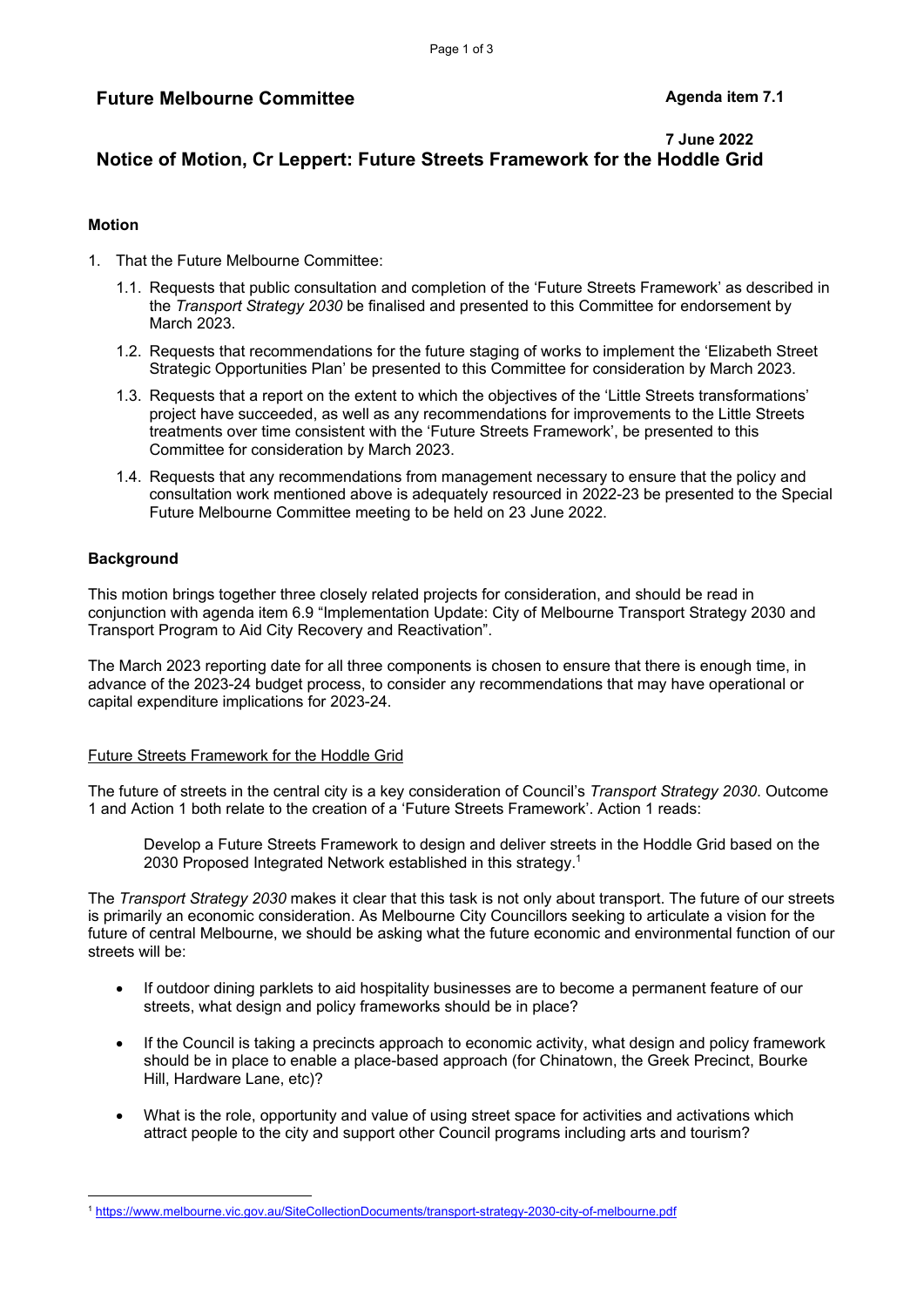- How else do we improve the city economy through public realm investments and how do we maximise the economic uplift delivered by our street space?
- As new central city train stations are built, and public transport usage increases throughout the network, what will the economic impact be on the businesses in the vicinity of train stations, and what design and policy interventions will be necessary to manage neighbouring streets and footpaths?
- How do we improve the environmental performance of central city streets?

We should also ask if there are new opportunities post pandemic to align Council and State expectations and policies about the future of our central city streets using the Movement and Place approach.

A May 2021 Working Draft of the 'Future Streets Framework' shows that a draft framework is mostly completed, and is nearly ready for formal consultation.

Making decisions about the future of our city through the lens of post-pandemic economic growth should be informed by robust policy and published plans, to make government intentions transparent and accountable. The City's 'Transport Program to Aid City Recovery and Reactivation', informed by the *Transport Strategy 2030* and the Independent Transport Review, the subject of the report at agenda item 6.9, is an important program to inform this policy work. Completing this policy work in 2022-23 and producing a 'Future Streets Framework,' while the City returns to a post-pandemic 'normal' and as construction work on new bicycle/micromobility lanes is paused inside the Grid (if the recommendation at agenda item 6.9 is carried), should be a well-timed undertaking.

#### Elizabeth Street Strategic Opportunities Plan

The 'Elizabeth Street Strategic Opportunities Plan,<sup>2</sup> endorsed in May 2019, has as its vision "To celebrate and enhance Elizabeth Street as the core retail precinct in the central city by creating a greener, safer, people friendly street."

It noted that Stage 1 (Flinders St to Flinders Lane) was underway for completion in 2020, that Stage 2 (Little Collins St to Little Bourke St) would be completed in 2020-21 subject to budget, and that Stage 3 (Lonsdale St to La Trobe St) would be completed after 2026, to align with the City West Water Sewerage Strategy.

The COVID-19 pandemic prevented the aspirational timelines for Stages 1 and 2 being met, and Council has not budgeted for the completion of Stage 2 (or the further review of Stage 1), or any other works consistent with the Strategic Opportunities Plan, in the proposed 2022-23 budget or the forward estimates.

The motion seeks recommendations from management as to when (and if) the 'Elizabeth Street Strategic Opportunities Plan' should be completed, in stages. The motion seeks that these recommendations can be considered alongside the final Future Streets Framework, so as to be influenced by the most up to date policy, and in advance of the 2023-24 budget-setting process, to enable Council to make any funding decisions (if there is the financial capacity to do so).

#### Little Streets transformations

 $\overline{a}$ 

The 'Little Streets transformation' project<sup>3</sup> was a COVID-19 fast-tracked project "designed to create vibrant, fun and inviting spaces for our residents and to encourage people to come back to the city and to our businesses." Council committed to installing the stencils, street furniture and planter boxes at low cost for an initial 12 month period, with a view to making them permanent if considered successful.

Councillors have received feedback from members of the public sharing opinions on what has and has not been successful. While the slower speed limits have contributed to safety improvements for all road users, there have been mixed reports on the extent to which the stencils, and the removal of pedestrian crossings to ensure consistency with regulatory requirements for shared zones, have facilitated low speeds and the prioritisation of pedestrian movement.

<sup>2</sup> https://participate.melbourne.vic.gov.au/elizabethstreet/ 3 https://participate.melbourne.vic.gov.au/little-streets/